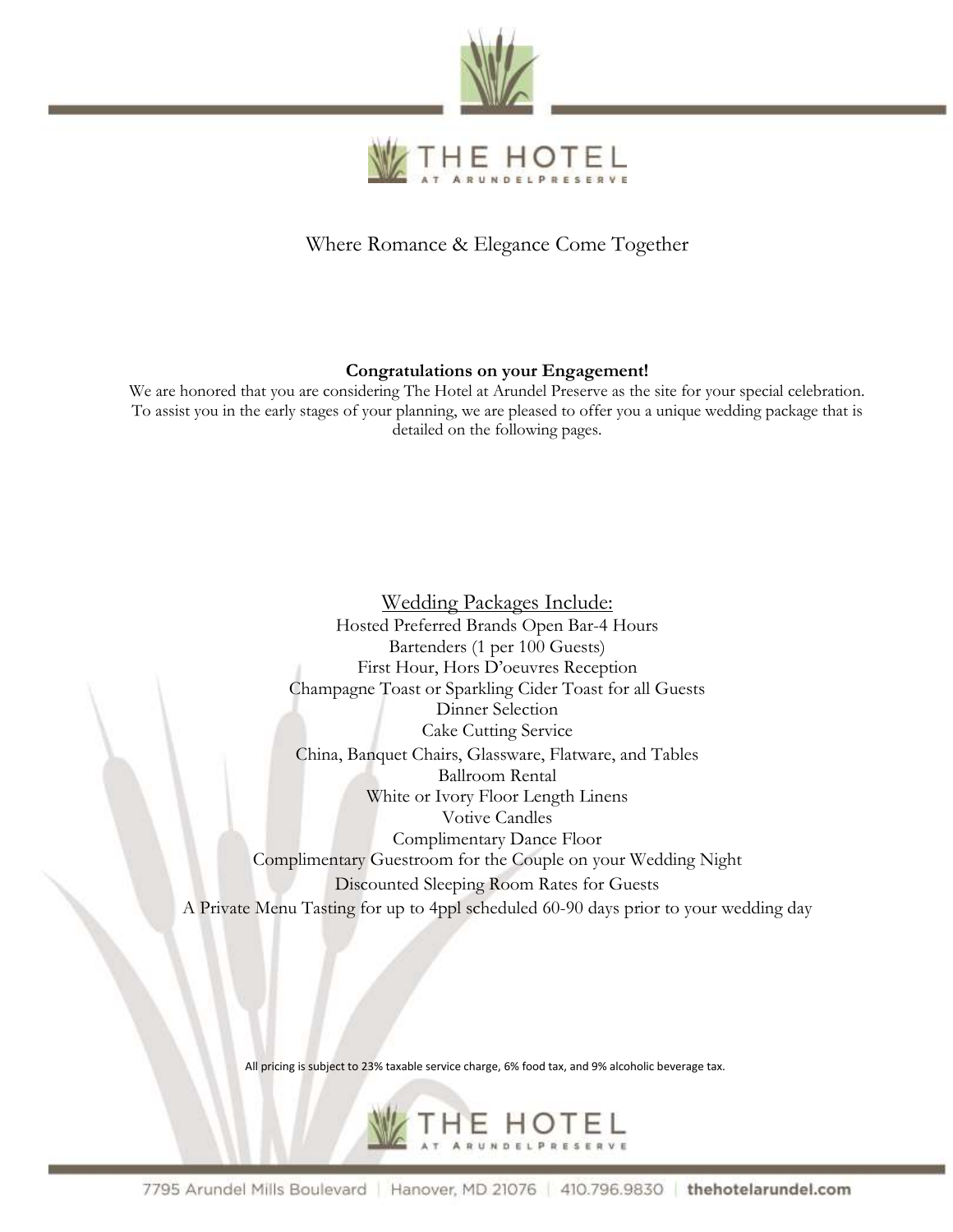

# **MICRO WEDDING | \$65.00 Per Person**

### **Reception Package**

Two (2) Hour Beer and Wine Bar with Champagne Toast

Imported and Domestic Cheese with seasonal berries and grapes served with French bread and assorted crackers

Fresh Vegetable Crudités Roasted and Raw Vegetable Crudités with Garlic Hummus, Sweet Red Pepper Hummus, Ranch & Green Goddess Dipping Sauce

Spinach and Artichoke Dip

\$250 Ceremony Fee (Reduced from \$1,500)

Waived Bartender Fee (\$150 Value)

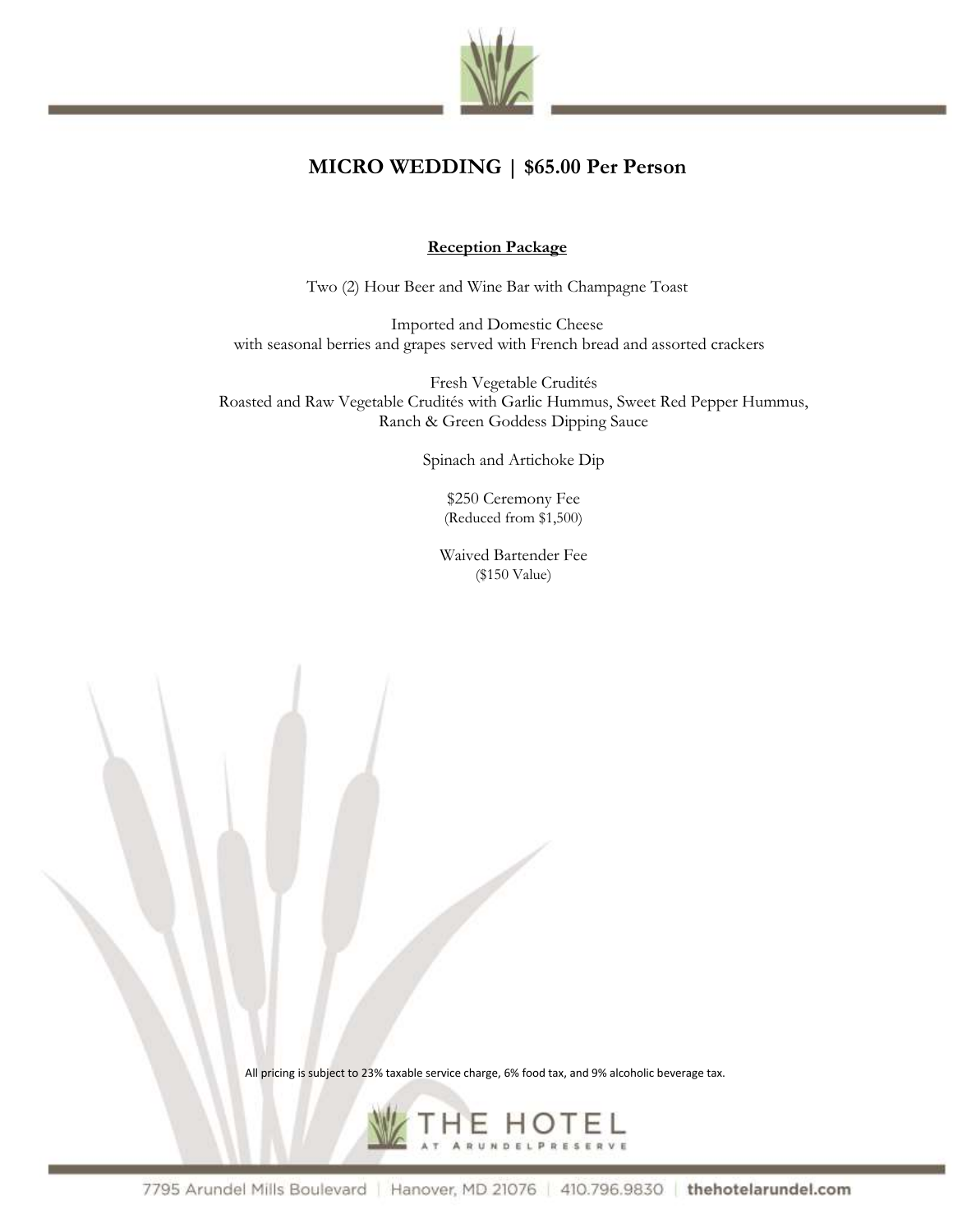

## **BRONZE | \$99.00 Per Peron**

**Reception** Four (4) Hour Preferred Brand Open Bar Imported and Domestic Cheese With seasonal berries and grapes served with French bread and assorted crackers

> **C**h**am**p**agne** T**oast** One (1) Glass of Sparkling Wine or Apple Cider per person

### **First Course**

A Selection of One (1): House Garden Salad with choice of Dressing Spinach and Arugula Salad with Toasted Walnuts, Dried Cranberries and Blueberries and Goat Cheese Traditional Caesar Salad with Homestyle Croutons

### **Plated Entrée**

A Selection of One (1) Entrée Charbroiled Marinated Chicken Breast w/ a Shallot Merlot Sauce and Red Onion Marmalade Pan Seared Chicken Breast Supreme Sauce Charbroiled Flank Steak Mustard Jus. Pan Seared Atlantic Salmon with NY Strip Steak with Rosemary Demi Chef's preparation of Seasonal Fish Wild Mushroom Tart (vegetarian) Grilled Vegetable and Vermont Goat Cheese Strudel (vegetarian)

> Chef's choice of vegetables and accompaniment Warm dinner rolls

### **Beverage Service with Dinner**

Iced Tea Freshly Brewed Coffee, Decaffeinated Coffee and Specialty Teas

(Selection of Two (2) Entrees will add \$6.00 per person to package price)

To offer a choice of multiple entrees does require that guests have place cards to match entrees

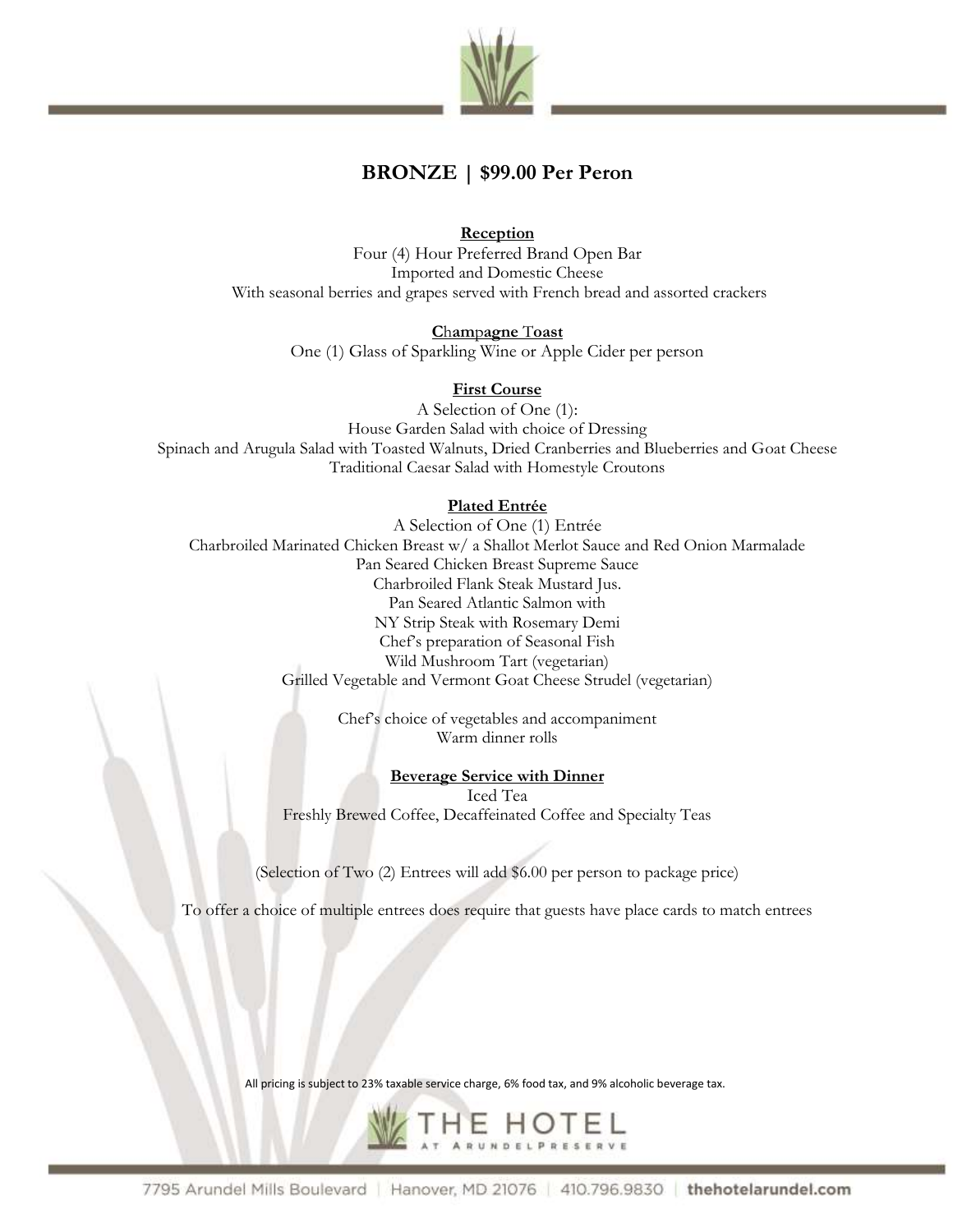

## **SILVER | \$110.00 Per Person**

**Reception**

Four (4) Hour Preferred Brand Open Bar Selection of Three (3) Hors D'oeuvres Served Butler Style

Roasted and Raw Vegetable Crudités With Garlic Hummus, Jalapeño Sauce, Sweet Red Pepper and goat cheese tapenade for dipping Or Imported and Domestic Cheese

With seasonal berries and grapes served with French bread and assorted crackers

**C**h**am**p**agne** T**oast** One (1) Glass of Sparkling Wine or Apple Cider per person

**Salad**

A Selection of One (1)

Boston Bibb with Fresh Berries, Toasted Almonds and Crumbled Gorgonzola Spinach and Arugula Salad with Toasted Walnuts, Dried Cranberries and Blueberries and Goat Cheese Spring Mix with Roma Tomatoes, Shaved Fennel, Feta Cheese and Mandarin Oranges

#### **Plated Entrée**

A Selection of One (1) Entrée Charbroiled Marinated Chicken Breast with Pinot Noir Reduction Chef Seasonal Preparation of Pan Seared Chicken Breast Marinated Charbroiled Rib Eye. Pan Seared Atlantic Salmon with Thai Chili Sauce Grilled Vegetable and Vermont Goat Cheese Strudel (vegetarian)

> Chef's choice of vegetables and accompaniment Warm dinner rolls

> > **Beverage Service with Dinner**

Iced Tea Freshly Brewed Coffee, Decaffeinated Coffee and Specialty Teas

(Selection of Two (2) Entrees will add \$6.00 per person to package price)

To offer a choice of multiple entrees does require that guests have place cards to match entrees

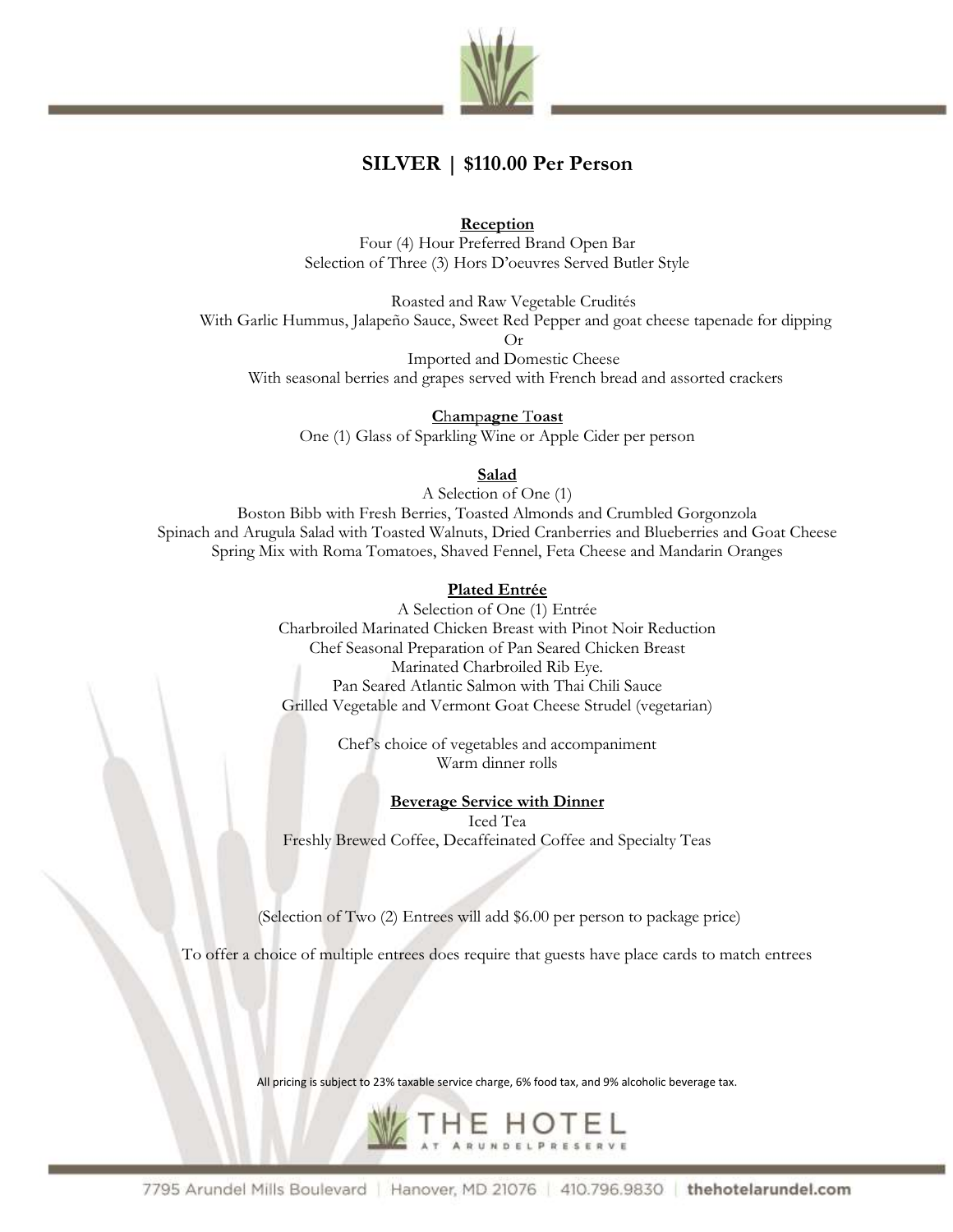

## **GOLD | \$125.00 Per Person**

**Reception**

Four (4) Hour Preferred Brand Open Bar Selection of Three (3) Hors D'oeuvres Served Butler Style

Grilled Vegetable Antipasto Display With Balsamic Drizzle Cheese Straws and French Bread

Or

Imported and Domestic Cheese With seasonal berries and grapes served with French bread and assorted crackers

**C**h**am**p**agne** T**oast** One (1) Glass of Sparkling Wine or Apple Cider per person

**Salad**

A Selection of One (1) Mixed Romaine Salad with Fresh Strawberries, Goat Cheese & Candied Pecans. Served with Herb Vinaigrette Spring Mix with Roma Tomatoes, Shaved Fennel, Feta Cheese and Mandarin Oranges Butter Lettuce Salad with Mandarin Oranges Traditional Caesar Salad with Homestyle Croutons

### **Plated Entrée**

A Selection of Two (2) Entrées Sautéed Shrimp with Lime Tomatillo Sauce Chicken Chesapeake, Topped with Lump Crab Meat and a Lemon-Chive Butter Sauce Gorgonzola Crusted Filet Mignon with Port Demi Glaze Cornish Game Hens with Pistachio & Cranberry Stuffing & Burnt Orange Demi-Glace Sea Bass with Black Beans, Smoked Corn Salsa and Coyote Slaw Maryland Style Lump Crab cakes with a Dijon Beurre Blanc

> Chef's choice of vegetables and accompaniment Warm dinner rolls

## **Beverage Service with Dinner**

Wine Service with Dinner Freshly Brewed Coffee, Decaffeinated Coffee and Specialty Teas

\*Selection of Three (3) Entrees will add \$9.00 per person to package price\* To offer a choice of multiple entrees does require that guests have place cards to match entrees